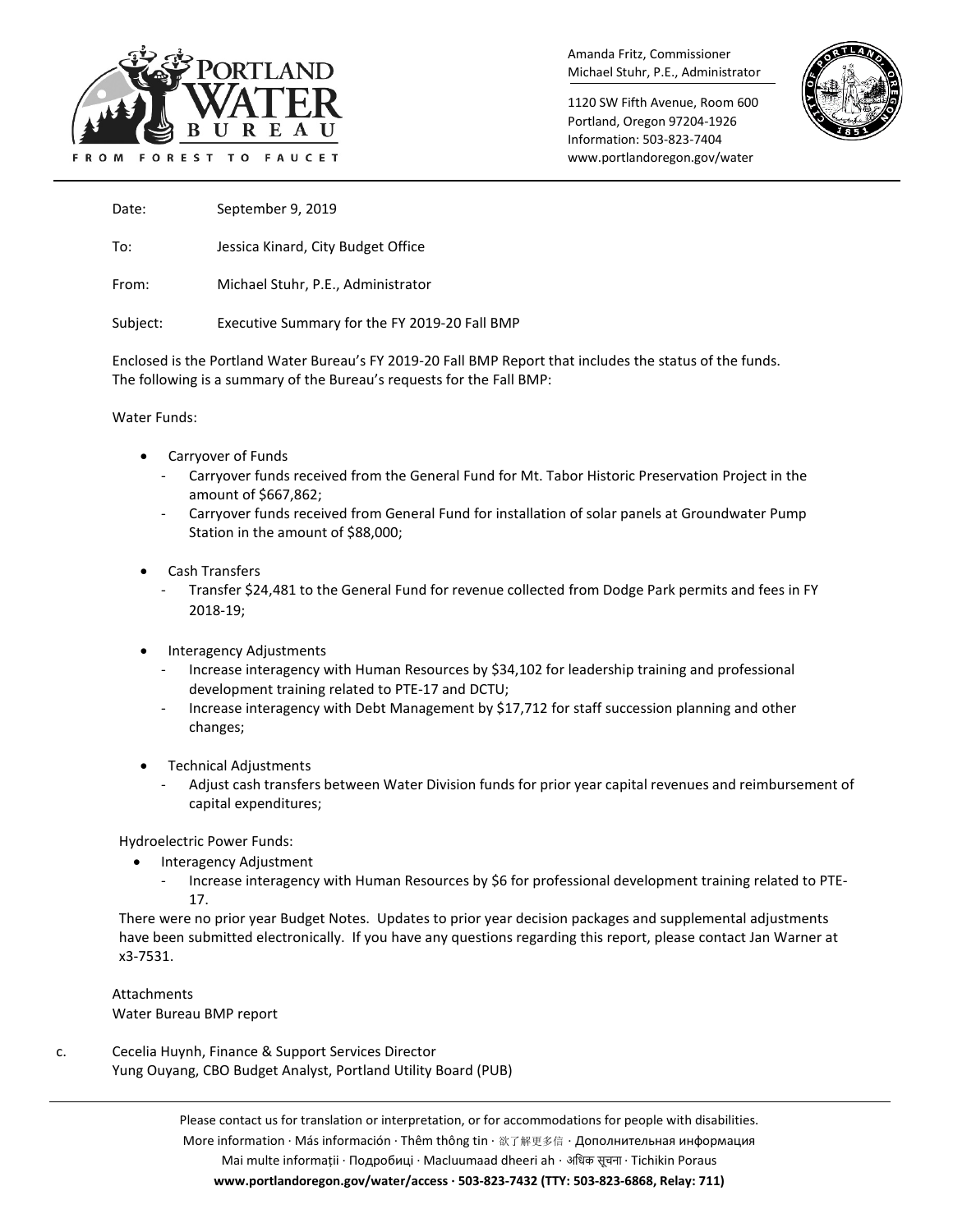# **217 - Grants Fund**

| <b>EXPENDITURES</b>           | <b>2018-19 Revised</b><br><b>Budget</b> | <b>2018-19 Actuals</b> | <b>Percent of</b><br><b>Actuals to</b><br><b>Revised</b> |  |
|-------------------------------|-----------------------------------------|------------------------|----------------------------------------------------------|--|
| Capital Outlay                | 85,244                                  | 85,244                 | 100%                                                     |  |
| <b>TOTAL EXPENDITURES</b>     | 85,244                                  | 85,244                 | 100.00%                                                  |  |
| <b>REVENUES</b>               | <b>2018-19 Revised</b><br><b>Budget</b> | <b>2018-19 Actuals</b> | <b>Percent of</b><br><b>Actuals to</b><br><b>Revised</b> |  |
| Intergovernmental             | 85,244                                  | 85,244                 | 100%                                                     |  |
| <b>TOTAL REVENUES</b>         | 85,244                                  | 85,244                 | 100.00%                                                  |  |
| <b>Expenditure Discussion</b> |                                         |                        |                                                          |  |

**Revenue Discussion**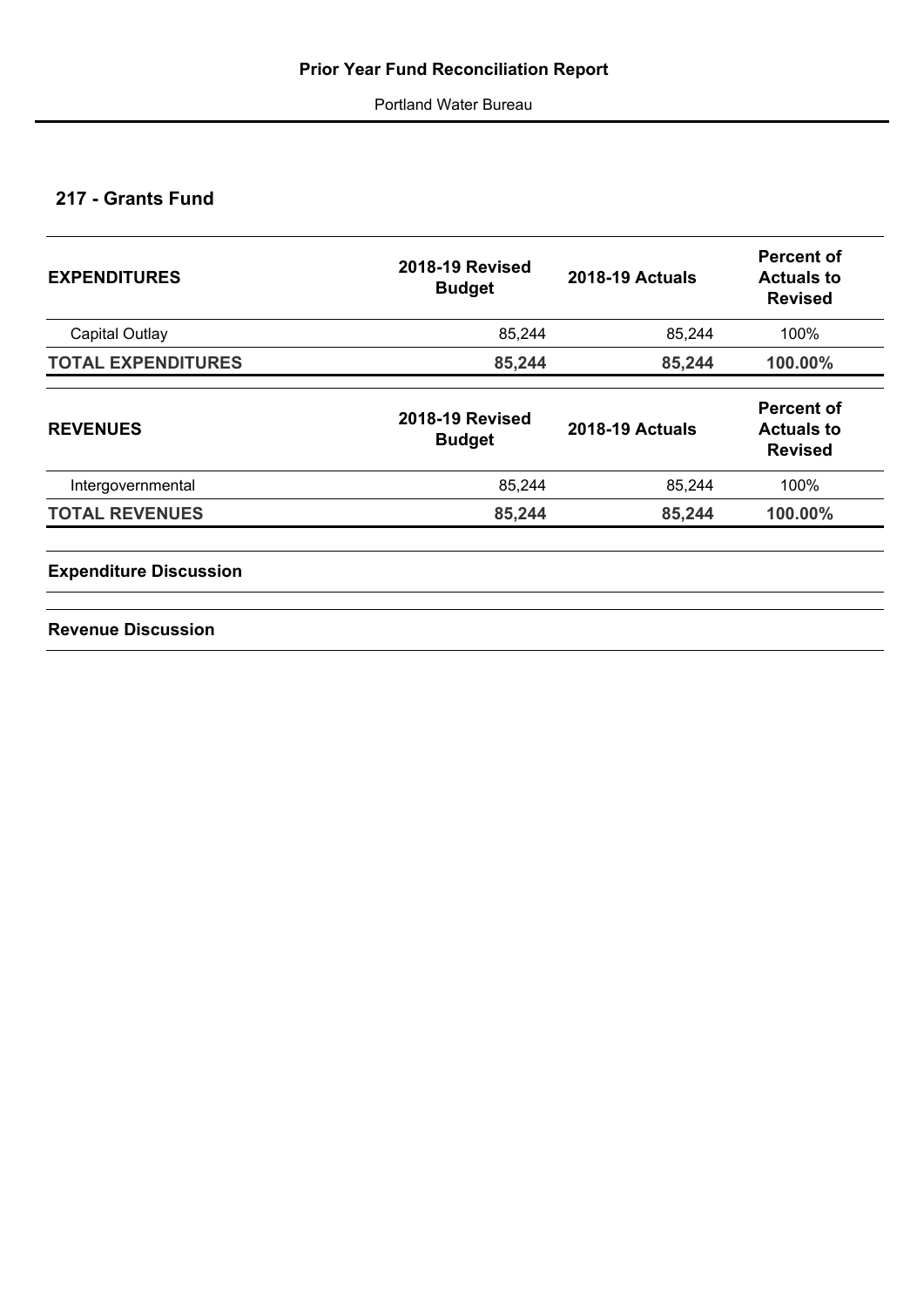# **601 - Hydroelectric Power Operating Fund**

| <b>EXPENDITURES</b>                    | <b>2018-19 Revised</b><br><b>Budget</b> | <b>2018-19 Actuals</b> | Percent of<br><b>Actuals to</b><br><b>Revised</b> |
|----------------------------------------|-----------------------------------------|------------------------|---------------------------------------------------|
| Personnel                              | 355,780                                 | 292,249                | 82.14%                                            |
| <b>External Materials and Services</b> | 2,328,679                               | 2,312,883              | 99.32%                                            |
| <b>Internal Materials and Services</b> | 205.479                                 | 186,552                | 90.79%                                            |
| Debt Service                           | 28,543                                  | 28,378                 | 99.42%                                            |
| Contingency                            | 2,325,196                               | 0                      | $0\%$                                             |
| <b>Fund Transfers - Expense</b>        | 35,427                                  | 35,427                 | 100%                                              |
| <b>TOTAL EXPENDITURES</b>              | 5,279,104                               | 2,855,489              | 54.09%                                            |

| <b>REVENUES</b>               | <b>2018-19 Revised</b><br><b>Budget</b> | <b>2018-19 Actuals</b> | <b>Percent of</b><br><b>Actuals to</b><br><b>Revised</b> |
|-------------------------------|-----------------------------------------|------------------------|----------------------------------------------------------|
| <b>Charges for Services</b>   | 0                                       | 0                      |                                                          |
| Miscellaneous                 | 2,261,677                               | 1,282,725              | 56.72%                                                   |
| Interagency Revenue           | 175,932                                 | 246,794                | 140.28%                                                  |
| <b>Beginning Fund Balance</b> | 2,841,495                               | 0                      | 0%                                                       |
| <b>TOTAL REVENUES</b>         | 5,279,104                               | 1,529,519              | 28.97%                                                   |

## **Expenditure Discussion**

Personnel: The \$64,000 decrease is primarily driven by the fractional FTE that remained vacant during FY 2018-19.

## **Revenue Discussion**

Miscellaneous: The \$979,000 million decrease is primarily driven by lower than planned power sales volumes.

Interagency Revenues: The \$71,000 increase is driven by additional engineering services provided by Hydro to Water.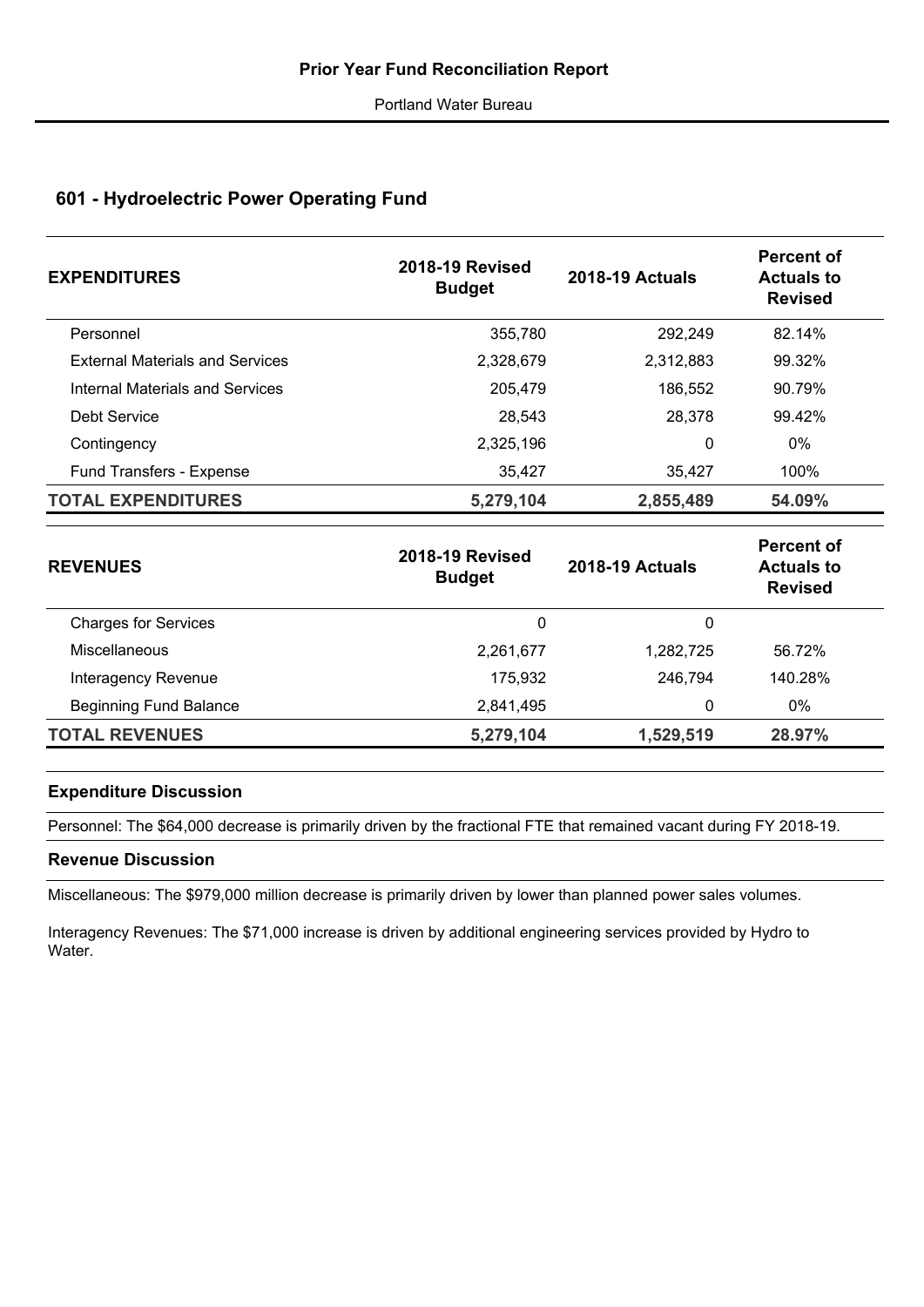## **602 - Water Fund**

| <b>EXPENDITURES</b>                    | <b>2018-19 Revised</b><br><b>Budget</b> | <b>2018-19 Actuals</b> | Percent of<br><b>Actuals to</b><br><b>Revised</b> |
|----------------------------------------|-----------------------------------------|------------------------|---------------------------------------------------|
| Personnel                              | 76,128,296                              | 68,778,233             | 90.35%                                            |
| <b>External Materials and Services</b> | 39,580,910                              | 35.793.557             | 90.43%                                            |
| Internal Materials and Services        | 22,591,827                              | 21.962.943             | 97.22%                                            |
| Capital Outlay                         | 55,035,735                              | 54,240,192             | 98.55%                                            |
| Debt Service                           | 4,467,780                               | 3,845,376              | 86.07%                                            |
| Contingency                            | 136,992,656                             | 0                      | $0\%$                                             |
| <b>Fund Transfers - Expense</b>        | 98,477,921                              | 96,991,835             | 98.49%                                            |
| <b>TOTAL EXPENDITURES</b>              | 433,275,125                             | 281,612,135            | 65.00%                                            |

| <b>REVENUES</b>                 | <b>2018-19 Revised</b><br><b>Budget</b> | <b>2018-19 Actuals</b> | <b>Percent of</b><br><b>Actuals to</b><br><b>Revised</b> |
|---------------------------------|-----------------------------------------|------------------------|----------------------------------------------------------|
| <b>Charges for Services</b>     | 189,905,167                             | 192,858,145            | 101.55%                                                  |
| Intergovernmental               | 526,000                                 | 658.536                | 125.2%                                                   |
| Miscellaneous                   | 2,152,193                               | 3,580,174              | 166.35%                                                  |
| <b>Fund Transfers - Revenue</b> | 133, 177, 726                           | 118,928,122            | 89.3%                                                    |
| Interagency Revenue             | 3,484,697                               | 3,666,944              | 105.23%                                                  |
| Beginning Fund Balance          | 104,029,342                             | 0                      | $0\%$                                                    |
| <b>TOTAL REVENUES</b>           | 433,275,125                             | 319,691,921            | 73.78%                                                   |

## **Expenditure Discussion**

Debt Service: The \$0.6 million decrease is primarily driven by the planned bond sale not being necessary due to capital underspend. The planned bond sale is delayed until October 2019.

## **Revenue Discussion**

Intergovernmental: The \$0.1 million increase is driven by additional work performed on the Washington County Supply Line.

Miscellaneous: The \$1.4 million increase is driven by additional interest earnings, chargeable damages, and gain on asset sales.

Fund Transfers - Revenue: The \$14.2 million decrease is driven by capital spending being less than planned.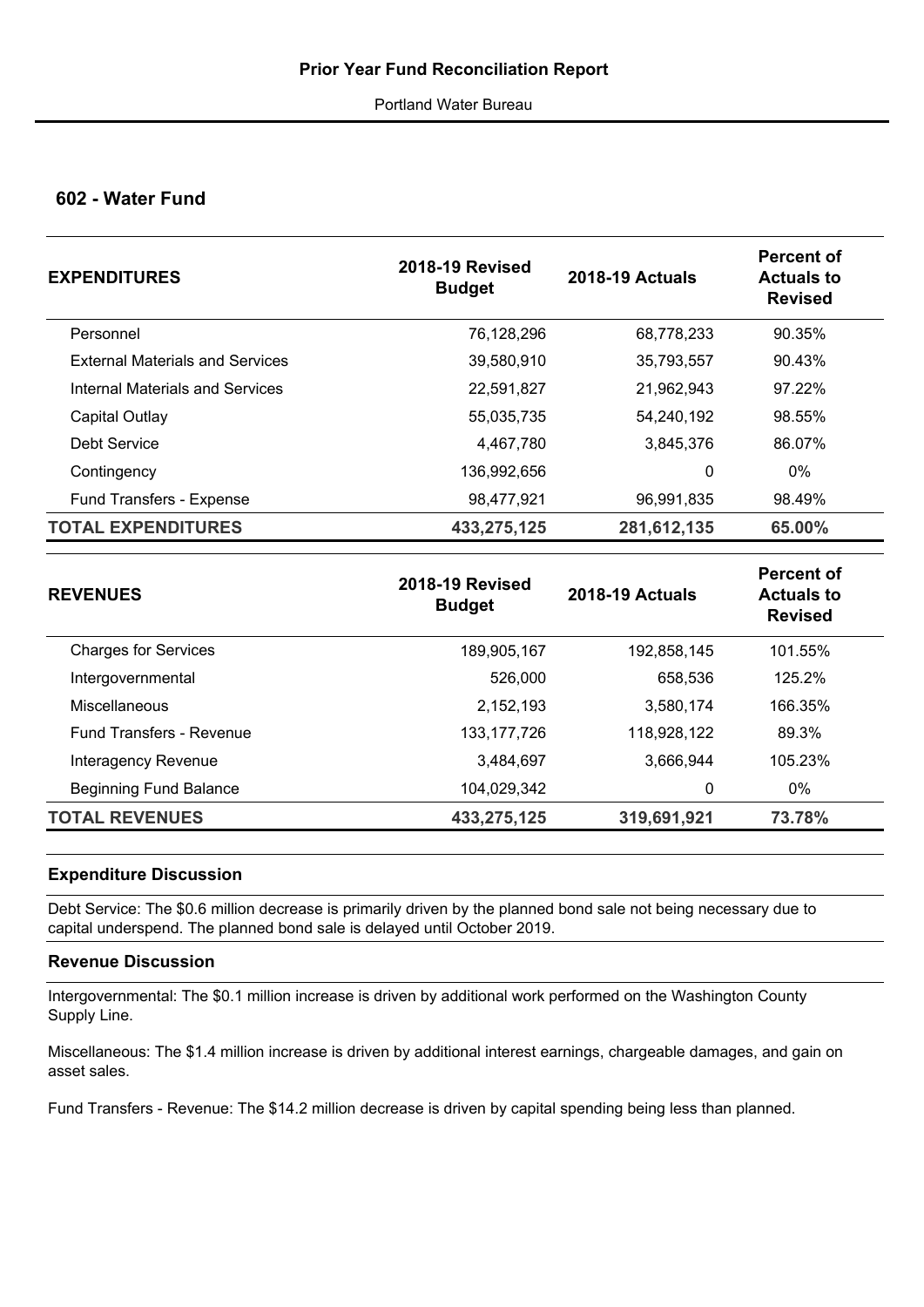## **612 - Water Bond Sinking Fund**

| <b>EXPENDITURES</b>        | <b>2018-19 Revised</b><br><b>Budget</b> | <b>2018-19 Actuals</b> | <b>Percent of</b><br><b>Actuals to</b><br><b>Revised</b> |
|----------------------------|-----------------------------------------|------------------------|----------------------------------------------------------|
| Debt Service               | 58,061,377                              | 55,769,375             | 96.05%                                                   |
| Debt Service Reserves      | 36,218,013                              | 0                      | 0%                                                       |
| <b>Ending Fund Balance</b> | 145,221                                 | 0                      | $0\%$                                                    |
| <b>TOTAL EXPENDITURES</b>  | 94,424,611                              | 55,769,375             | 59.06%                                                   |
|                            |                                         |                        |                                                          |

| <b>2018-19 Revised</b><br><b>Budget</b> | <b>2018-19 Actuals</b> | <b>Percent of</b><br><b>Actuals to</b><br><b>Revised</b> |  |  |
|-----------------------------------------|------------------------|----------------------------------------------------------|--|--|
| 6,505,000                               | 0                      | 0%                                                       |  |  |
| 564.322                                 | 735.731                | 130.37%                                                  |  |  |
| 55,858,868                              | 55,106,071             | 98.65%                                                   |  |  |
| 31,496,421                              | 0                      | 0%                                                       |  |  |
| 94,424,611                              | 55,841,802             | 59.14%                                                   |  |  |
|                                         |                        |                                                          |  |  |

## **Expenditure Discussion**

## **Revenue Discussion**

Bond & Note Proceeds: The \$6.5 million decrease for the bond reserve is because the planned bond sale was not necessary. The planned bond sale is delayed until October 2019.

Miscellaneous: The \$0.2 million increase is driven by higher than planned interest earnings.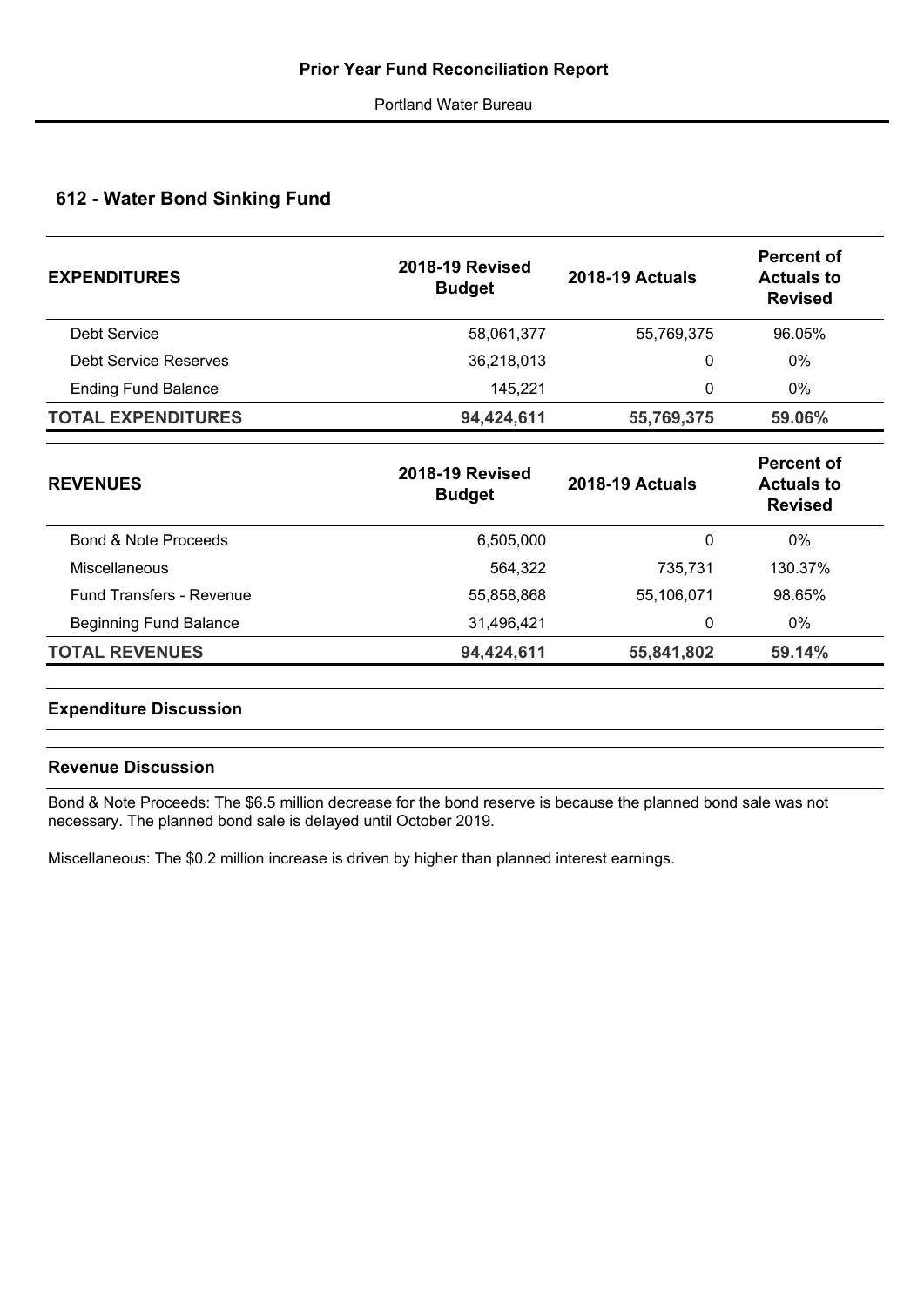## **615 - Water Construction Fund**

| <b>2018-19 Revised</b><br><b>Budget</b> | <b>2018-19 Actuals</b> | <b>Percent of</b><br><b>Actuals to</b><br><b>Revised</b> |
|-----------------------------------------|------------------------|----------------------------------------------------------|
| 0                                       | 0                      |                                                          |
| 131,362,526                             | 117, 112, 922          | 89.15%                                                   |
| 92,838,129                              | 0                      | 0%                                                       |
| 224,200,655                             | 117,112,922            | 52.24%                                                   |
|                                         |                        |                                                          |

| <b>REVENUES</b>                 | <b>2018-19 Revised</b><br><b>Budget</b> | <b>2018-19 Actuals</b> | <b>Percent of</b><br><b>Actuals to</b><br><b>Revised</b> |  |
|---------------------------------|-----------------------------------------|------------------------|----------------------------------------------------------|--|
| <b>Charges for Services</b>     | 4,000,000                               | 5,297,160              | 132.43%                                                  |  |
| Bond & Note Proceeds            | 85,175,000                              | 0                      | $0\%$                                                    |  |
| Miscellaneous                   | 942,575                                 | 1.652.918              | 175.36%                                                  |  |
| <b>Fund Transfers - Revenue</b> | 40,139,589                              | 39,305,776             | 97.92%                                                   |  |
| <b>Beginning Fund Balance</b>   | 93,943,491                              | 0                      | $0\%$                                                    |  |
| <b>TOTAL REVENUES</b>           | 224,200,655                             | 46,255,855             | 20.63%                                                   |  |
|                                 |                                         |                        |                                                          |  |

## **Expenditure Discussion**

Fund Transfers - Expense: The \$14.2 million decrease is driven by capital spending being less than planned.

## **Revenue Discussion**

Charges for Services: The \$1.3 million increase is driven by higher than planned system development charges.

Bond & Note Proceeds: The \$85.2 million decrease is because the planned bond sale was not necessary due to capital underspend. The planned bond sale is delayed until October 2019.

Miscellaneous: The \$0.7 million increase is driven by higher than planned interest earnings.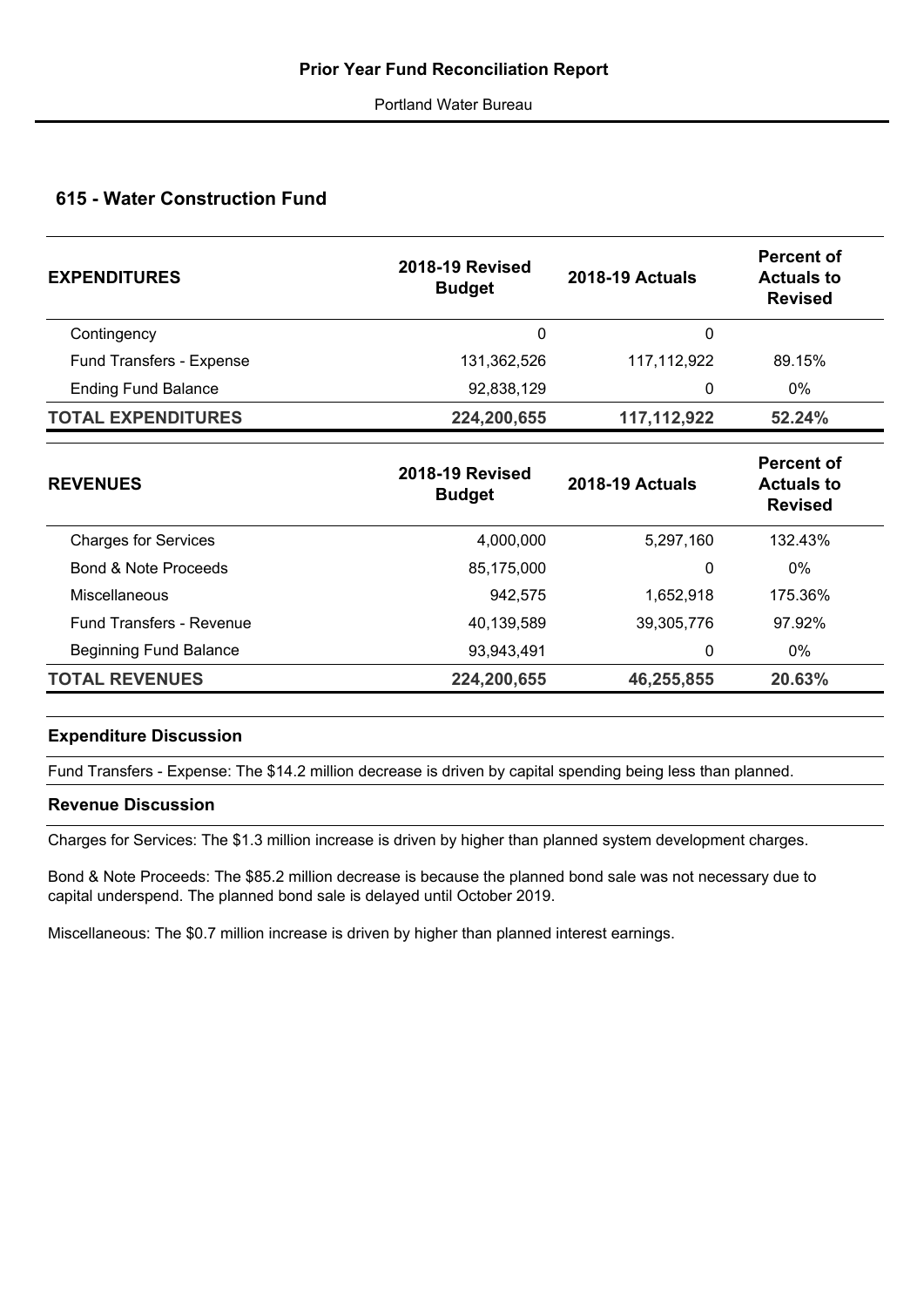# **618 - Hydroelectric Power Renewal Replacement Fund**

| <b>EXPENDITURES</b>                                   | <b>2018-19 Revised</b><br><b>Budget</b> | <b>2018-19 Actuals</b> | <b>Percent of</b><br><b>Actuals to</b><br><b>Revised</b> |
|-------------------------------------------------------|-----------------------------------------|------------------------|----------------------------------------------------------|
| Contingency                                           | 111,457                                 | 0                      | $0\%$                                                    |
| <b>TOTAL EXPENDITURES</b>                             | 111,457                                 | 0                      | $0.00\%$                                                 |
| <b>REVENUES</b>                                       | <b>2018-19 Revised</b><br><b>Budget</b> | <b>2018-19 Actuals</b> | <b>Percent of</b><br><b>Actuals to</b><br><b>Revised</b> |
| <b>Beginning Fund Balance</b>                         | 111,457                                 | 0                      | 0%                                                       |
| <b>TOTAL REVENUES</b>                                 | 111,457                                 | 0                      | 0.00%                                                    |
| <b>Expenditure Discussion</b>                         |                                         |                        |                                                          |
| There was no activity in this fund during FY 2018-19. |                                         |                        |                                                          |
| <b>Revenue Discussion</b>                             |                                         |                        |                                                          |

There was no activity in this fund during FY 2018-19.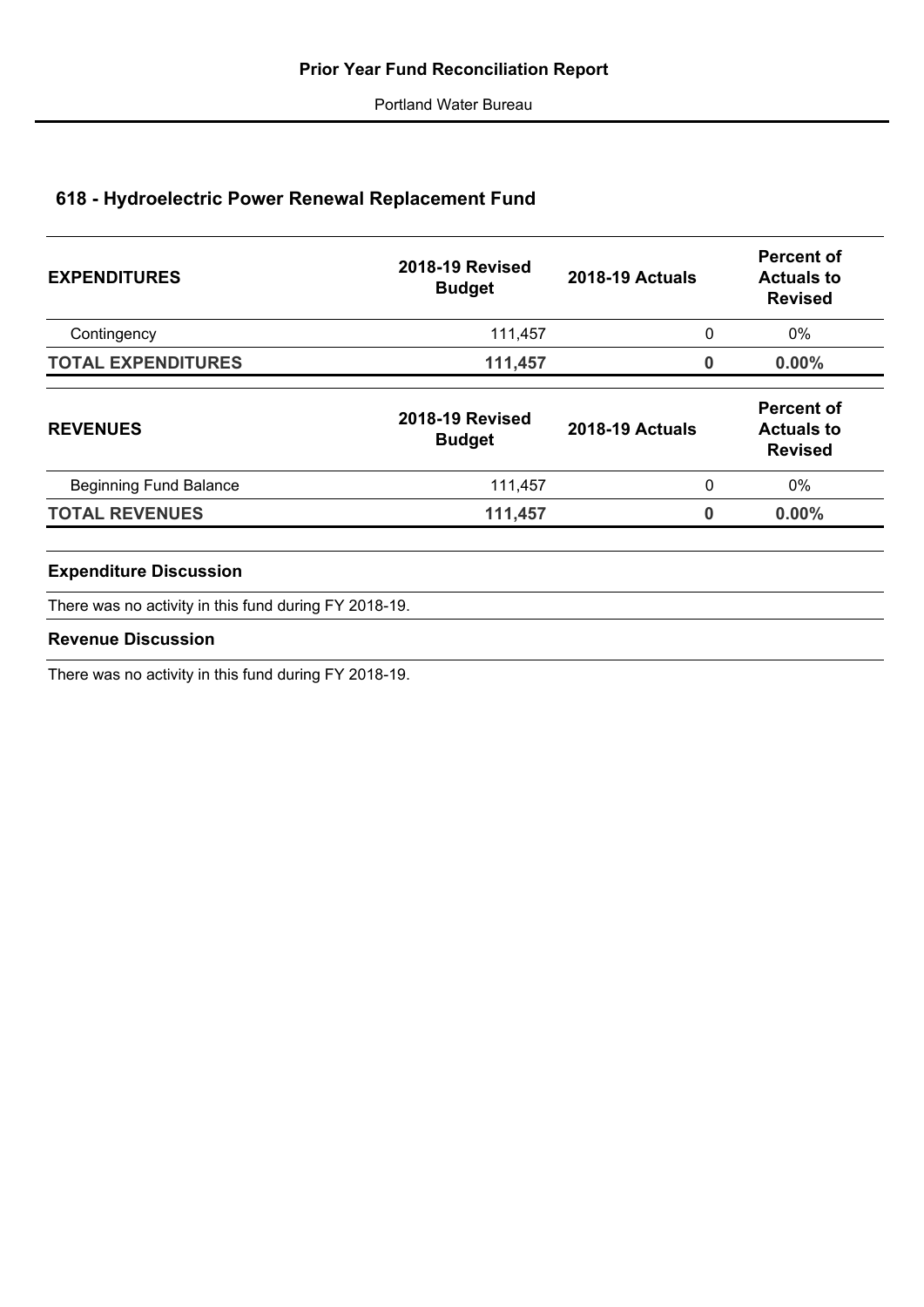Page 1 of 7 CBO Discussion & Recommendations Run Time: 10:17:26 AM

## **WA - Portland Water Bureau DP Type Contingency**

**Request Name:** 9249 -Cash Transfer to General Fund

## **Package Description**

Transfer \$24,481 to the General Fund for revenues collected from Dodge Park Permits and Fees in FY 2018-19.

#### **Service Impacts**

N/A

## **Equity Impacts**

N/A

|                          | 2019-20 FALL Requested Adj | 2019-20 FALL CBO Adj | 2019-20 FALL Recom Total |   |
|--------------------------|----------------------------|----------------------|--------------------------|---|
| Contingency              | $-24.481$                  |                      |                          | 0 |
| Fund Transfers - Expense | 24.481                     |                      |                          | 0 |

| Page 1 of |  |  |
|-----------|--|--|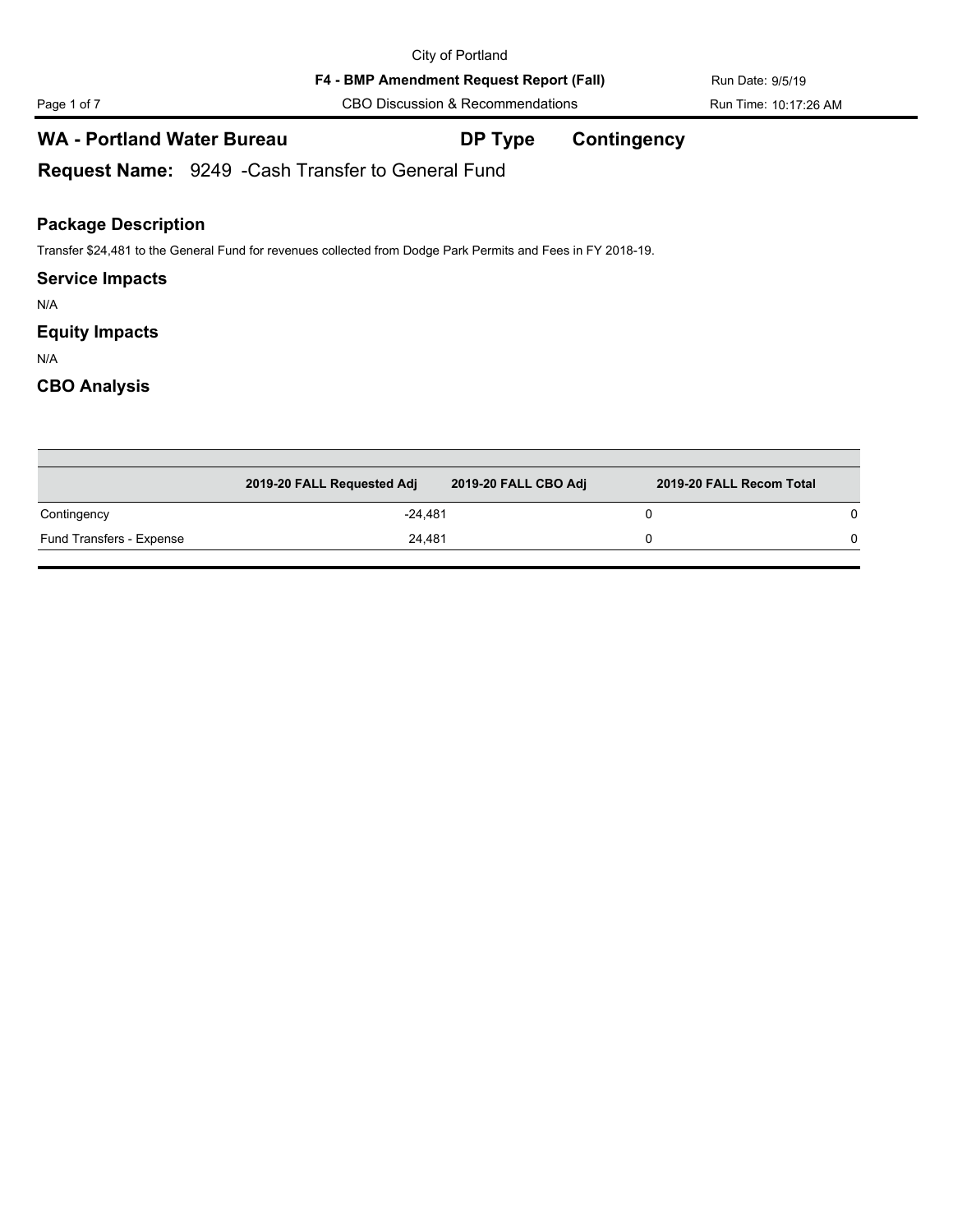Page 2 of 7 CBO Discussion & Recommendations Run Time: 10:17:26 AM

## **WA - Portland Water Bureau DP Type Other Adjustments**

**Request Name:** 9250 -Carryover of funds

## **Package Description**

1. Resolution No. 37146 was adopted by City Council on July 15, 2015 to maintain, repair and preserve the Mount Tabor Reservoirs following disconnection. The Water Bureau received from the General Fund \$750,000 in FY 2016-17, \$1,020,000 in FY 2017-18, and \$1,115,000 in FY 2018-19 for the maintenance, repair, and preservation work identified in the 2009 Mt. Tabor Reservoirs Historic Structures Report. Of that amount, \$2,217,138 has been spent. Therefore, this requests for the balance to be carryover to FY 2019-20. The carryover amount is \$667,862. 2. Carryover \$88,000 that was unspent in FY 2018-19 due to the roof replacement that must be completed prior to installation of the solar panels.

#### **Service Impacts**

N/A

#### **Equity Impacts**

N/A

|                                        | 2019-20 FALL Requested Adj | 2019-20 FALL CBO Adj | 2019-20 FALL Recom Total |  |
|----------------------------------------|----------------------------|----------------------|--------------------------|--|
| Contingency                            | -755.862                   |                      |                          |  |
| <b>External Materials and Services</b> | 755,862                    |                      |                          |  |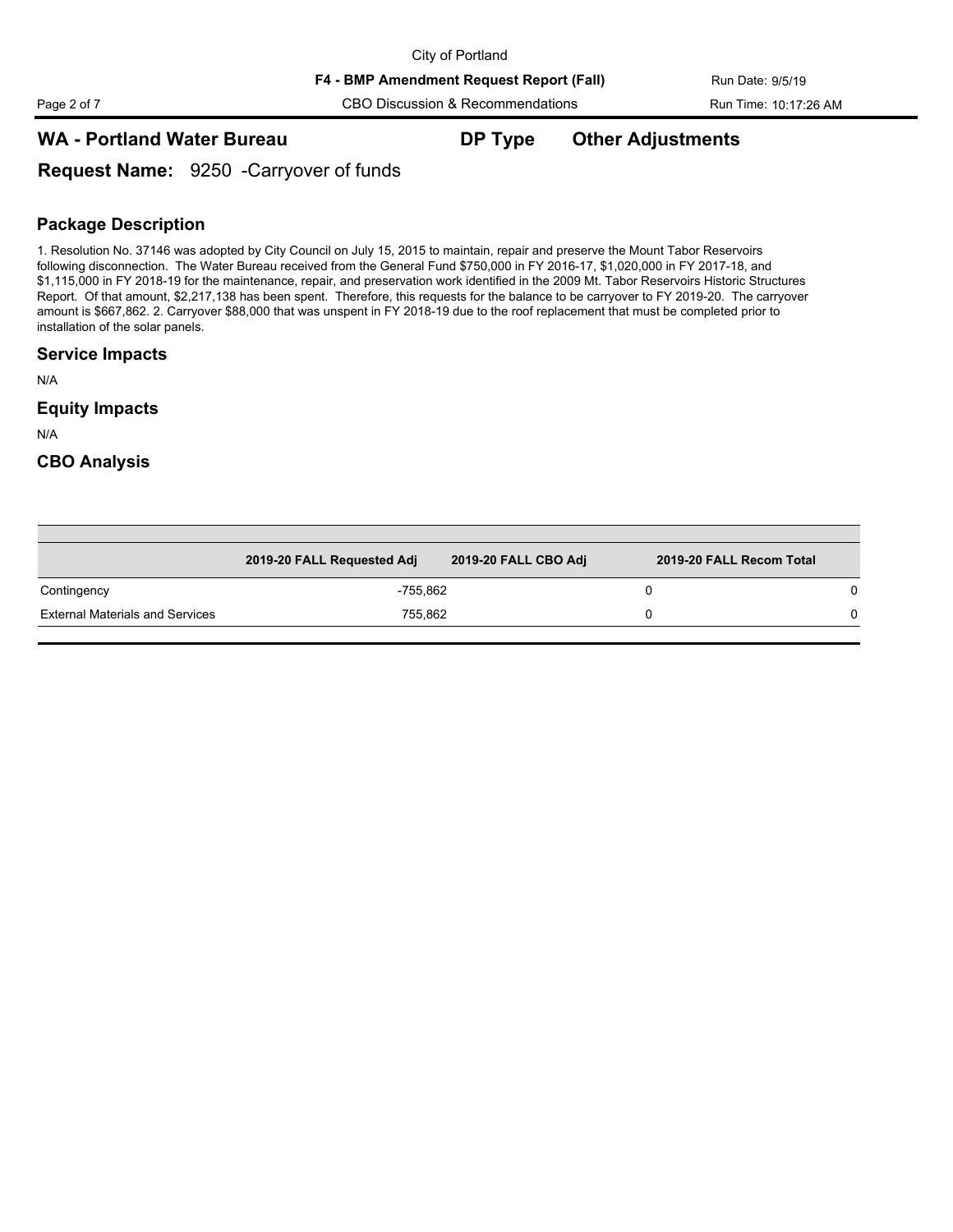**F4 - BMP Amendment Request Report (Fall)** Run Date: 9/5/19

Page 3 of 7 CBO Discussion & Recommendations Run Time: 10:17:26 AM

## **WA - Portland Water Bureau DP Type Technical Adjustments**

**Request Name:** 9293 -Interagency adj with Professional Dev

## **Package Description**

Interagency with Human Resources - Increase interagency with Human Resources by \$9,102 for unexpended professional development training related to PTE-17 and DCTU.

## **Service Impacts**

N/A

## **Equity Impacts**

N/A

|                                        | 2019-20 FALL Requested Adj | 2019-20 FALL CBO Adj | 2019-20 FALL Recom Total |  |
|----------------------------------------|----------------------------|----------------------|--------------------------|--|
| <b>External Materials and Services</b> | $-9.102$                   |                      |                          |  |
| Internal Materials and Services        | 9.102                      |                      |                          |  |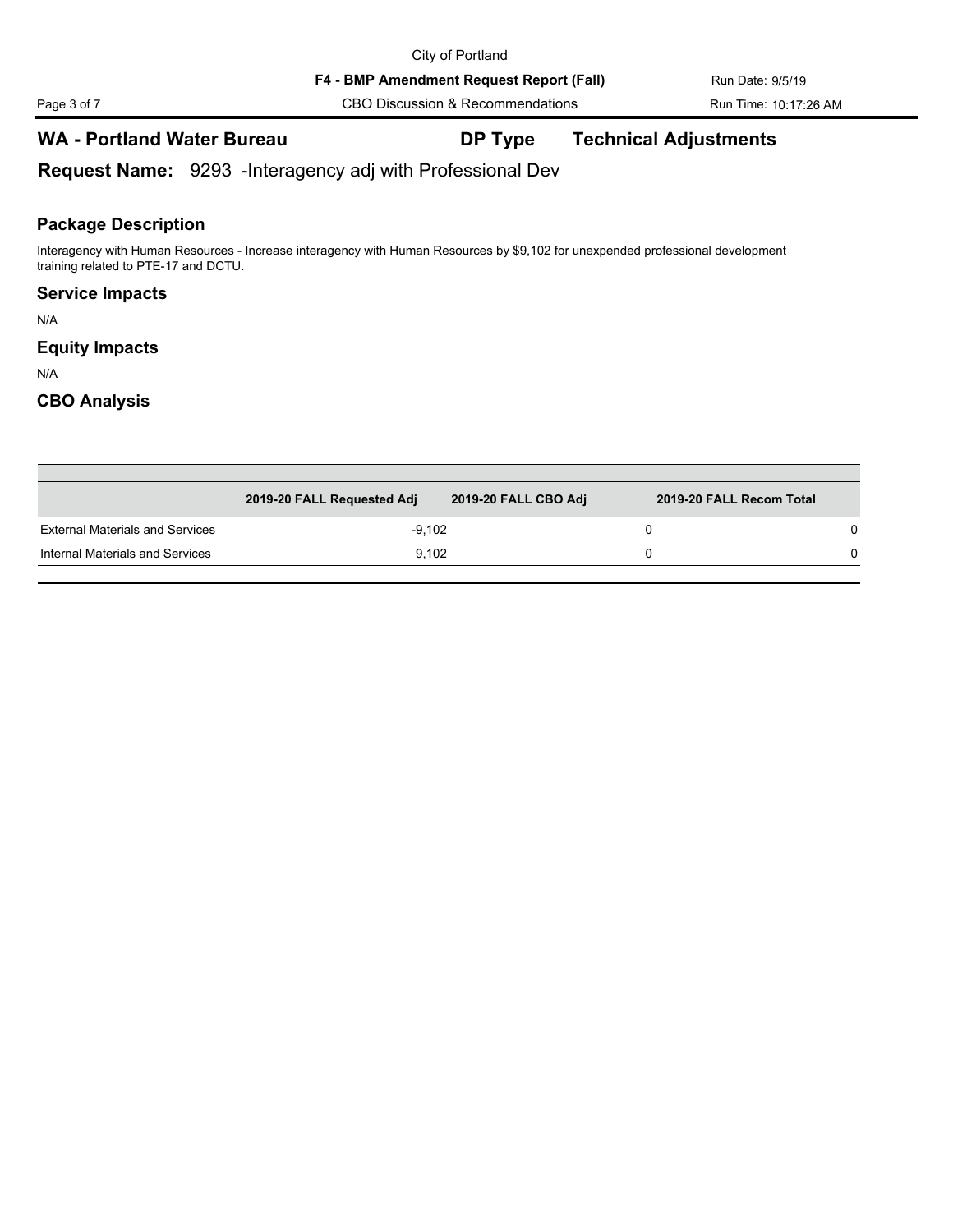**F4 - BMP Amendment Request Report (Fall)** Run Date: 9/5/19

Page 4 of 7 CBO Discussion & Recommendations Run Time: 10:17:26 AM

## **WA - Portland Water Bureau DP Type Technical Adjustments**

**Request Name:** 9294 -Interagency - Leadership Training

## **Package Description**

Interagency with Human Resources – New interagency with Human Resources for \$25,000 for Leadership training.

#### **Service Impacts**

N/A

## **Equity Impacts**

N/A

|                                        | 2019-20 FALL Requested Adj | 2019-20 FALL CBO Adj | 2019-20 FALL Recom Total |   |
|----------------------------------------|----------------------------|----------------------|--------------------------|---|
| <b>External Materials and Services</b> | $-25,000$                  |                      |                          |   |
| Internal Materials and Services        | 25.000                     |                      |                          | 0 |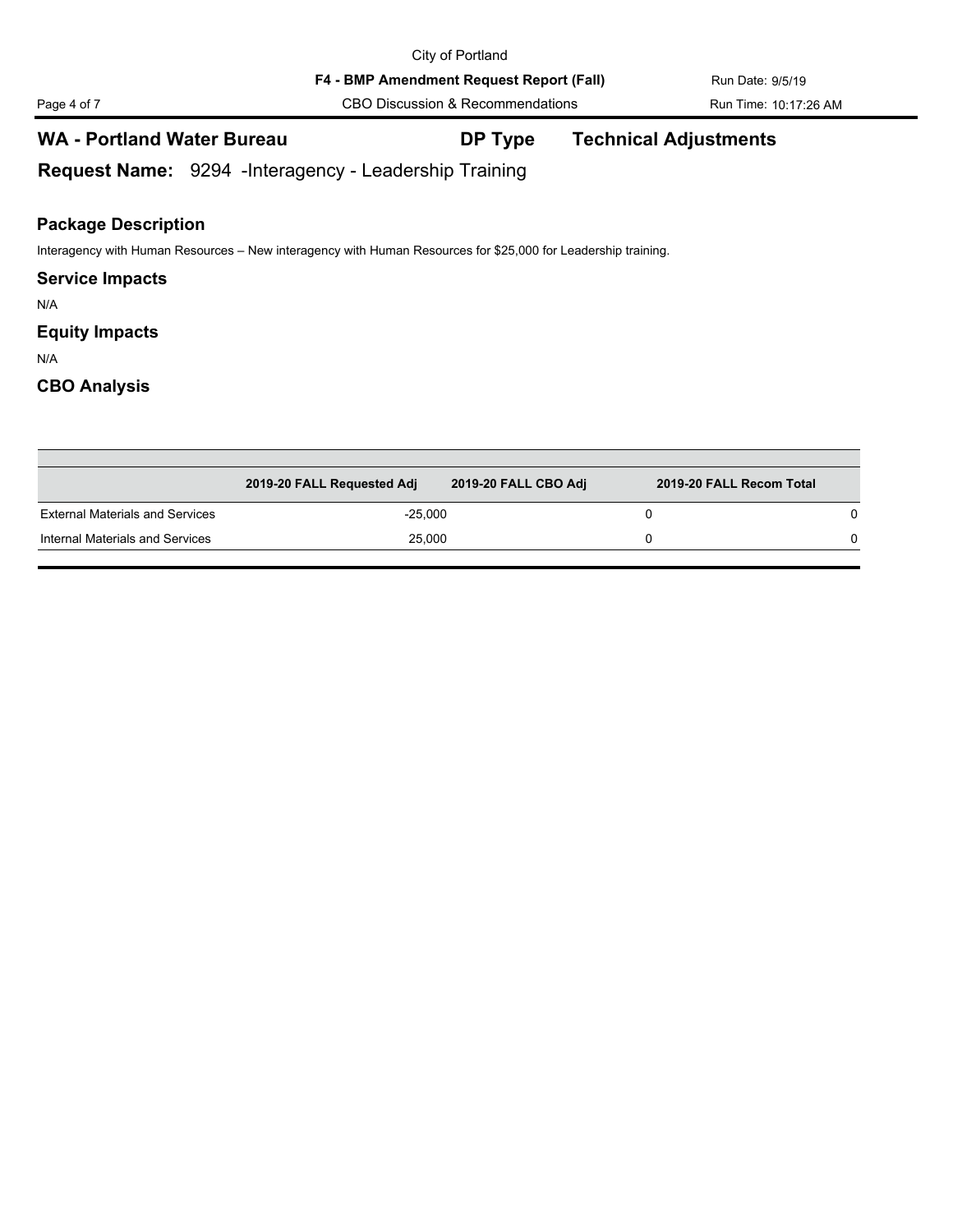## **WA - Portland Water Bureau DP Type Technical Adjustments**

**Request Name:** 9295 -Interagency with HR to increase professional developement

## **Package Description**

Increase interagency with Human Resources by \$6 for unexpended professional development training related to PTE-17.

### **Service Impacts**

N/A

## **Equity Impacts**

N/a

|                                        | 2019-20 FALL Requested Adj | 2019-20 FALL CBO Adj | 2019-20 FALL Recom Total |  |
|----------------------------------------|----------------------------|----------------------|--------------------------|--|
| <b>External Materials and Services</b> |                            | -0                   |                          |  |
| Internal Materials and Services        |                            |                      |                          |  |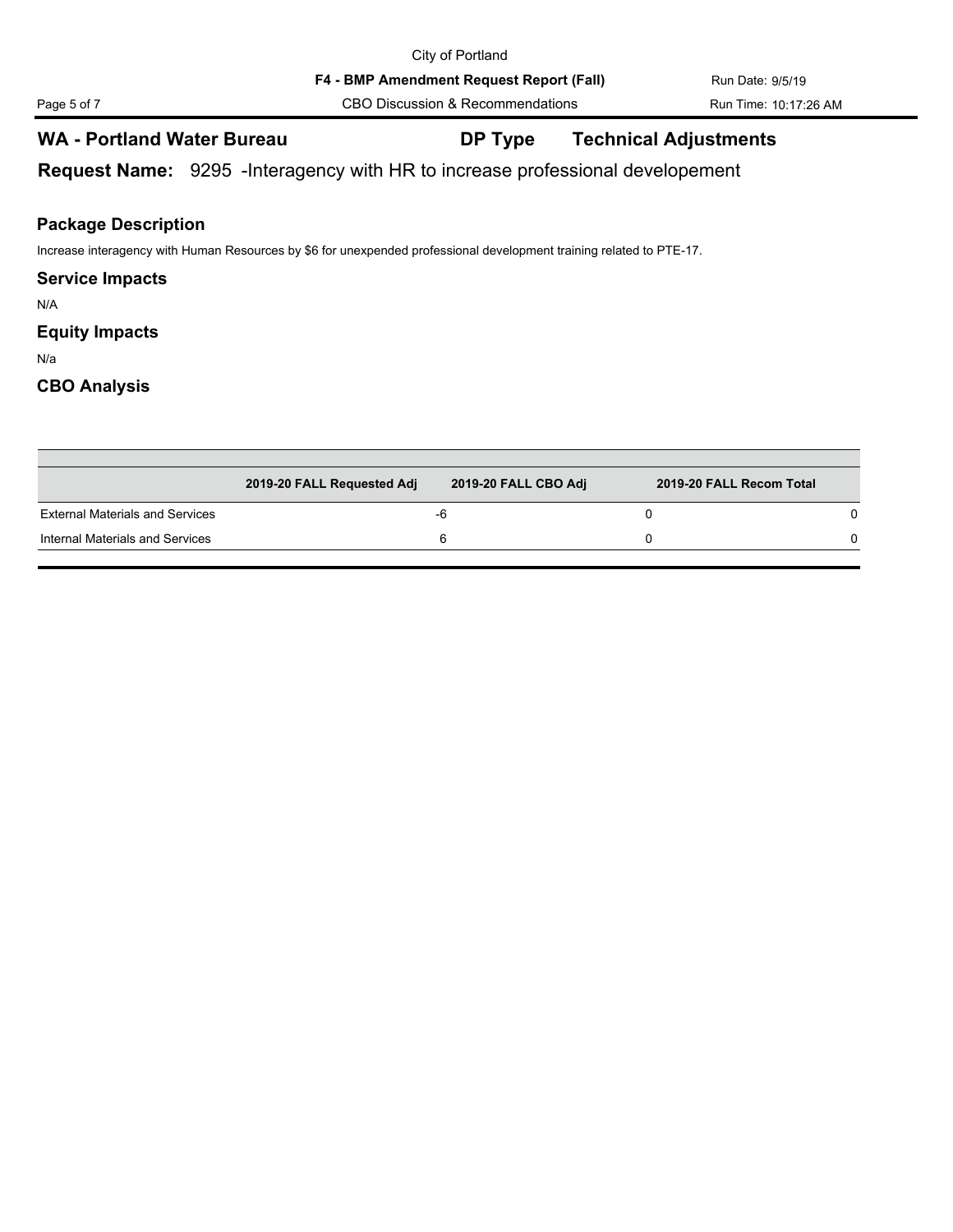**F4 - BMP Amendment Request Report (Fall)** Run Date: 9/5/19

Page 6 of 7 CBO Discussion & Recommendations Run Time: 10:35:12 AM

## **WA - Portland Water Bureau DP Type Technical Adjustments**

**Request Name:** 9298 -Increase IA with Debt Mgmt

## **Package Description**

Interagency with Debt Management – Increase interagency with Debt Management for \$17,712 to address recent changes to the Debt Management budget for staff succession planning, IA methodology changes, etc.

### **Service Impacts**

N/A

## **Equity Impacts**

N/A

|                                        | 2019-20 FALL Requested Adj | 2019-20 FALL CBO Adj | 2019-20 FALL Recom Total |  |
|----------------------------------------|----------------------------|----------------------|--------------------------|--|
| <b>External Materials and Services</b> | -17.712                    |                      |                          |  |
| Internal Materials and Services        | 17.712                     |                      |                          |  |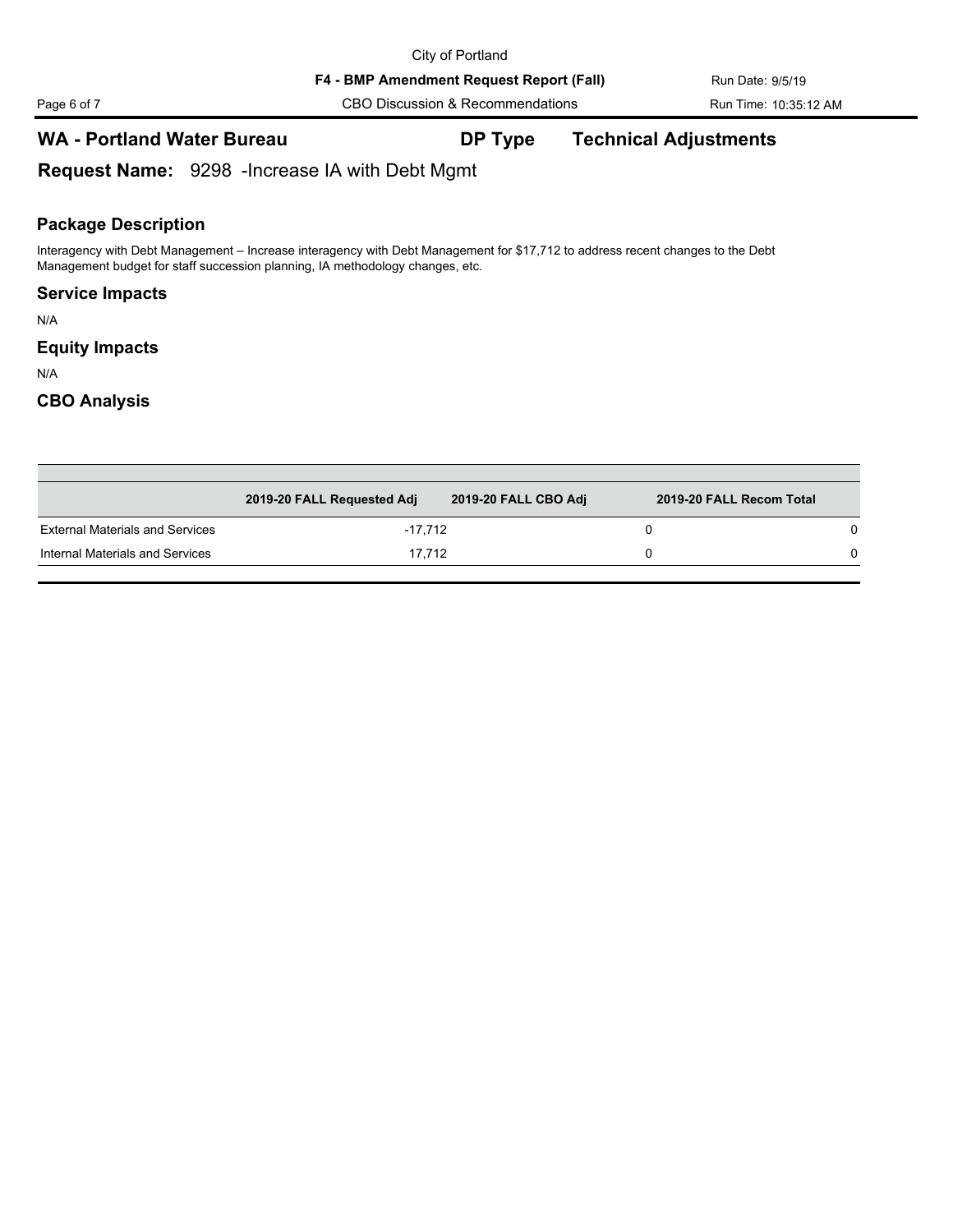Page 7 of 7 CBO Discussion & Recommendations Run Time: 10:17:26 AM

## **WA - Portland Water Bureau DP Type Internal Transfer**

**Request Name:** 9305 -Prior year transfer adjustment

## **Package Description**

Adjust cash transfers between Water Division funds for capital revenue received in the priot year that will be transferred to the Construction Fund and capital expenditures incurred in the prior year that will be reimbursed to the Operating Fund.

## **Service Impacts**

N/A

## **Equity Impacts**

N/A

|                            | 2019-20 FALL Requested Adj | 2019-20 FALL CBO Adj | 2019-20 FALL Recom Total |          |
|----------------------------|----------------------------|----------------------|--------------------------|----------|
| Contingency                | $-2,130,335$               |                      | 0                        | 0        |
| Fund Transfers - Expense   | 2,235,029                  |                      | 0                        | 0        |
| <b>Ending Fund Balance</b> | 2,130,335                  |                      | 0                        | $\Omega$ |
| Fund Transfers - Expense   | 104,694                    |                      | 0                        | $\Omega$ |

|                          | 2019-20 FALL Requested Adj | 2019-20 FALL CBO Adj | 2019-20 FALL Recom Total |
|--------------------------|----------------------------|----------------------|--------------------------|
| Fund Transfers - Revenue | 104.694                    |                      |                          |
| Fund Transfers - Revenue | 2.235.029                  |                      |                          |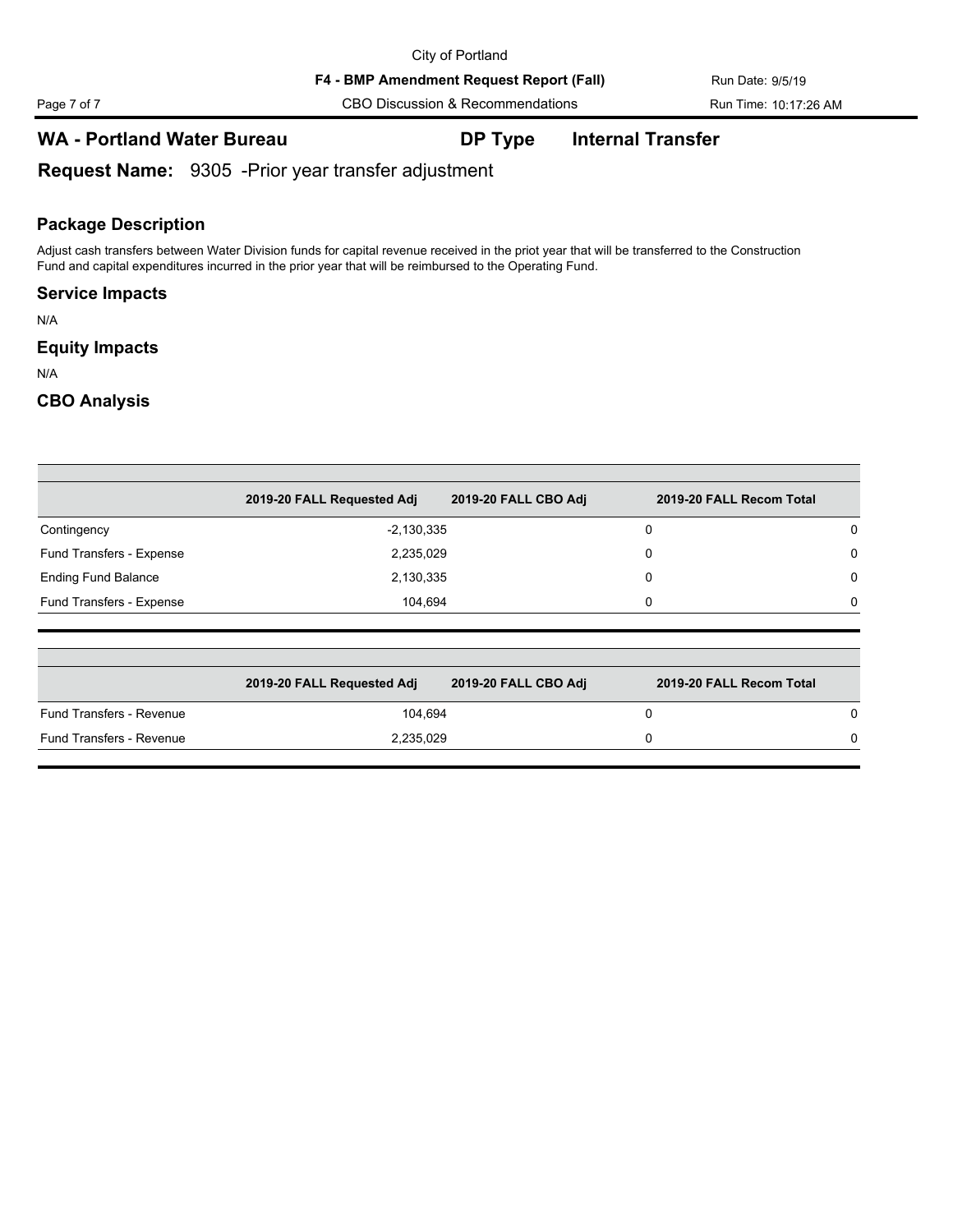Preliminary figure used,

actual will be determined in October.

#### **Bureau Performance Narrative**

WA\_0046 Debt service coverage at 1.75 on both

Percentage of projects forecast to be

WA\_0047 completed within three months of

planned date

There were achievements for several customer services performance measures including average minutes customers are on hold, calls answered within 60 seconds, and preferred methods for customer payments. More customers are contacting the bureau via email and using self-service options which enables staff to be more responsive to other calls. The amount of power sold to PGE was less than the prior year and target due to the severe lack of rain.

|         | <b>Key Performance Measures</b>                                                                       | <b>Measure Type</b><br>Name | FY 2016-17<br><b>Actuals</b> | FY 2017-18<br><b>Actuals</b> | FY 2018-19<br><b>Target</b> | FY 2018-19<br><b>Actuals</b> | FY 2019-20<br><b>Target</b> | <b>Strategic</b><br><b>Target</b> | <b>Details</b>                                                                                                                                              |
|---------|-------------------------------------------------------------------------------------------------------|-----------------------------|------------------------------|------------------------------|-----------------------------|------------------------------|-----------------------------|-----------------------------------|-------------------------------------------------------------------------------------------------------------------------------------------------------------|
| WA_0044 | Maintain water revenue bond AAA<br>credit rating                                                      | <b>OUTPUT</b>               | 100%                         | 100%                         | 100%                        | 100%                         | 100%                        | 100%                              | No variation to target or<br>historical trends.                                                                                                             |
| WA 0058 | Number of violations of state and<br>federal drinking water quality<br>regulations                    | OUTPUT                      | 0                            | 0                            | $\mathbf 0$                 | 0                            | 0                           | 0                                 | No variation to target or<br>historical trends.                                                                                                             |
| WA_0059 | Number of violations of state and<br>federal environmental requlations                                | OUTPUT                      | 0                            | $\mathbf 0$                  | $\mathbf 0$                 | $\mathbf 0$                  | $\mathbf 0$                 | $\mathbf 0$                       | No variation to target of<br>historical trends.                                                                                                             |
| WA_0088 | Average minutes that customers are<br>on hold before speaking to a customer<br>service representative | <b>EFFICIENCY</b>           | 2.26                         | .33                          | 2.00                        | .26                          | 1.30                        | 2.00                              | More customers are<br>contacting us via email<br>and take advantage of<br>self-service options<br>which enables staff to<br>be more responsive to<br>calls. |
| WA_0089 | Percentage of identified high risk<br>assets addressed                                                | <b>EFFICIENCY</b>           | 54%                          | 63%                          | 80%                         | 75%                          | 80%                         | 80%                               | There were 80 identified<br>risks and 20 of the<br>identified risks still need<br>assessment.                                                               |
|         | <b>Other Performance Measures</b>                                                                     | <b>Measure Type</b><br>Name | FY 2016-17<br><b>Actuals</b> | FY 2017-18<br><b>Actuals</b> | FY 2018-19<br><b>Target</b> | FY 2018-19<br><b>Actuals</b> | FY 2019-20<br><b>Target</b> | <b>Strategic</b><br><b>Target</b> | <b>Details</b>                                                                                                                                              |
| WA 0041 | Amount of power sold to Portland<br>General Electric in megawatt hours                                | <b>OUTPUT</b>               | 103,750                      | 81,512                       | 84,800                      | 57,974                       | 66,000                      | 84,800                            | Power sold was less<br>due to the severe lack of<br>rain.                                                                                                   |
| WA_0042 | Amount of transfer of hydropower<br>profits to General Fund                                           | OUTPUT                      | 0                            | $\mathbf 0$                  | $\mathbf 0$                 | $\mathbf 0$                  | $\mathbf 0$                 | $\mathbf 0$                       |                                                                                                                                                             |
| WA 0045 | Debt service coverage at 1.90 on first<br>lien bonds                                                  | <b>OUTPUT</b>               | 3.02                         | 3.22                         | 1.90                        | 3.23                         | 1.90                        | 1.90                              | Preliminary figure used,<br>actual will be<br>determined in October.                                                                                        |

Let be the service coverage at 1.75 on both the OUTPUT 1.91 1.99 1.75 1.90 1.75 1.75 1.75 1.75 1.75 1.75 1.75<br>Tirst and second lien bonds

EFFICIENCY 66% 78% 80% 80% 80% 80%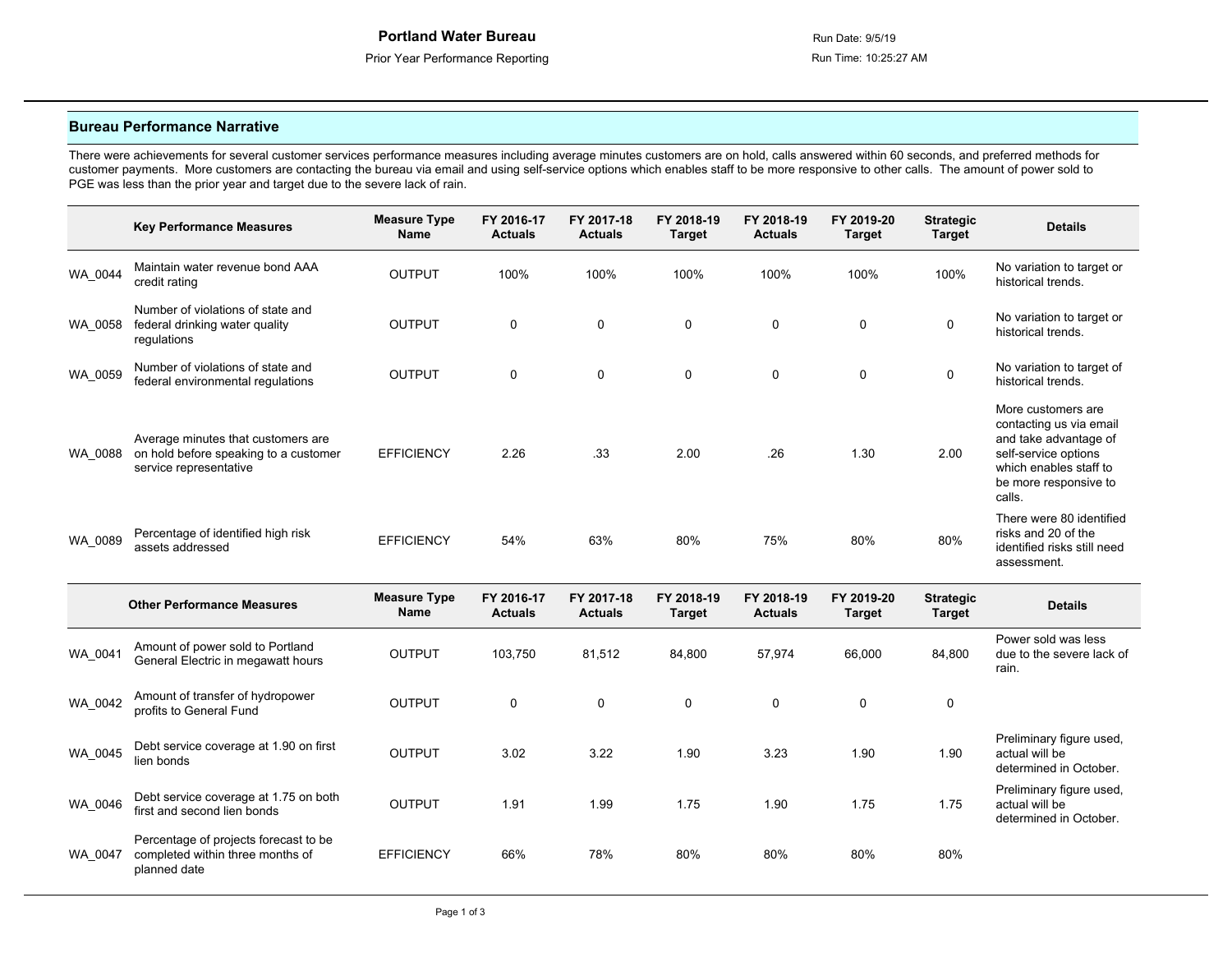**Portland Water Bureau Camerau Run Date: 9/5/19** Run Date: 9/5/19

Prior Year Performance Reporting **Run Time: 10:25:27 AM** 

|         | <b>Other Performance Measures</b>                                                                        | <b>Measure Type</b><br><b>Name</b> | FY 2016-17<br><b>Actuals</b> | FY 2017-18<br><b>Actuals</b> | FY 2018-19<br><b>Target</b> | FY 2018-19<br><b>Actuals</b> | FY 2019-20<br><b>Target</b> | <b>Strategic</b><br><b>Target</b> | <b>Details</b>                                                                                                                                                                                                                                                                                            |
|---------|----------------------------------------------------------------------------------------------------------|------------------------------------|------------------------------|------------------------------|-----------------------------|------------------------------|-----------------------------|-----------------------------------|-----------------------------------------------------------------------------------------------------------------------------------------------------------------------------------------------------------------------------------------------------------------------------------------------------------|
| WA 0048 | Percentage of budgeted Capital<br>Improvement Plan expended                                              | <b>OUTPUT</b>                      | 87%                          | 93%                          | 100%                        | 93%                          | 100%                        | 100%                              |                                                                                                                                                                                                                                                                                                           |
| WA 0050 | Percentage of customer inquiries or<br>requests responded to within five<br>business days                | <b>EFFICIENCY</b>                  | 99%                          | 98%                          | 95%                         | 98%                          | 99%                         | 100%                              | We are responding to<br>inquiries near<br>immediately. However,<br>final resolution can<br>sometimes take a bit<br>longer                                                                                                                                                                                 |
| WA_0051 | Percentage of calls answered within<br>60 seconds                                                        | <b>EFFICIENCY</b>                  | 51%                          | 83%                          | 80%                         | 87%                          | 80%                         | 100%                              | The transition from pure<br>call-based work to an<br>overall contact center is<br>enabling us to achieve<br>greater success. Our<br>reps are able to set<br>aside the written<br>contacts for the calls.<br>The balance of those<br>contact types is<br>enhancing both<br>productivity and<br>efficiency. |
| WA_0052 | Percentage of customer payment<br>transactions made through preferred<br>methods                         | <b>EFFICIENCY</b>                  | 57%                          | 63%                          | 50%                         | 65%                          | 55%                         | 100%                              | We are exceeding in<br>preferred methods. Our<br>real goal is to provide<br>customers with payment<br>options that match their<br>needs, and allow us to<br>run our operations in a<br>cost-effective way                                                                                                 |
| WA 0053 | Bureau's annual carbon emissions in<br>metric tons of CO2                                                | <b>OUTPUT</b>                      | 9,900                        | 12,169                       | 14,008                      | 11,054                       | 14,000                      | 14,000                            | Goal is to be under<br>target. Emissions were<br>lower than baseline<br>emission threshold.                                                                                                                                                                                                               |
| WA_0054 | Capacity of new renewable energy<br>sources, kilowatts                                                   | <b>OUTPUT</b>                      | 400                          | 400                          | 400                         | 400                          | 400                         | 400                               |                                                                                                                                                                                                                                                                                                           |
| WA_0077 | Percentage of city's water supply<br>provided by Bull Run watershed under<br>normal operating conditions | <b>OUTPUT</b>                      | 92%                          | 98%                          | 95%                         | 88%                          | 95%                         | 100%                              | Due to historically low<br>tributary flows and an<br>early beginning to the<br>draw down of the Bull<br>Run supply in 2018, the<br>groundwater system<br>was run as a<br>supplemental supply for<br>an extended duration.                                                                                 |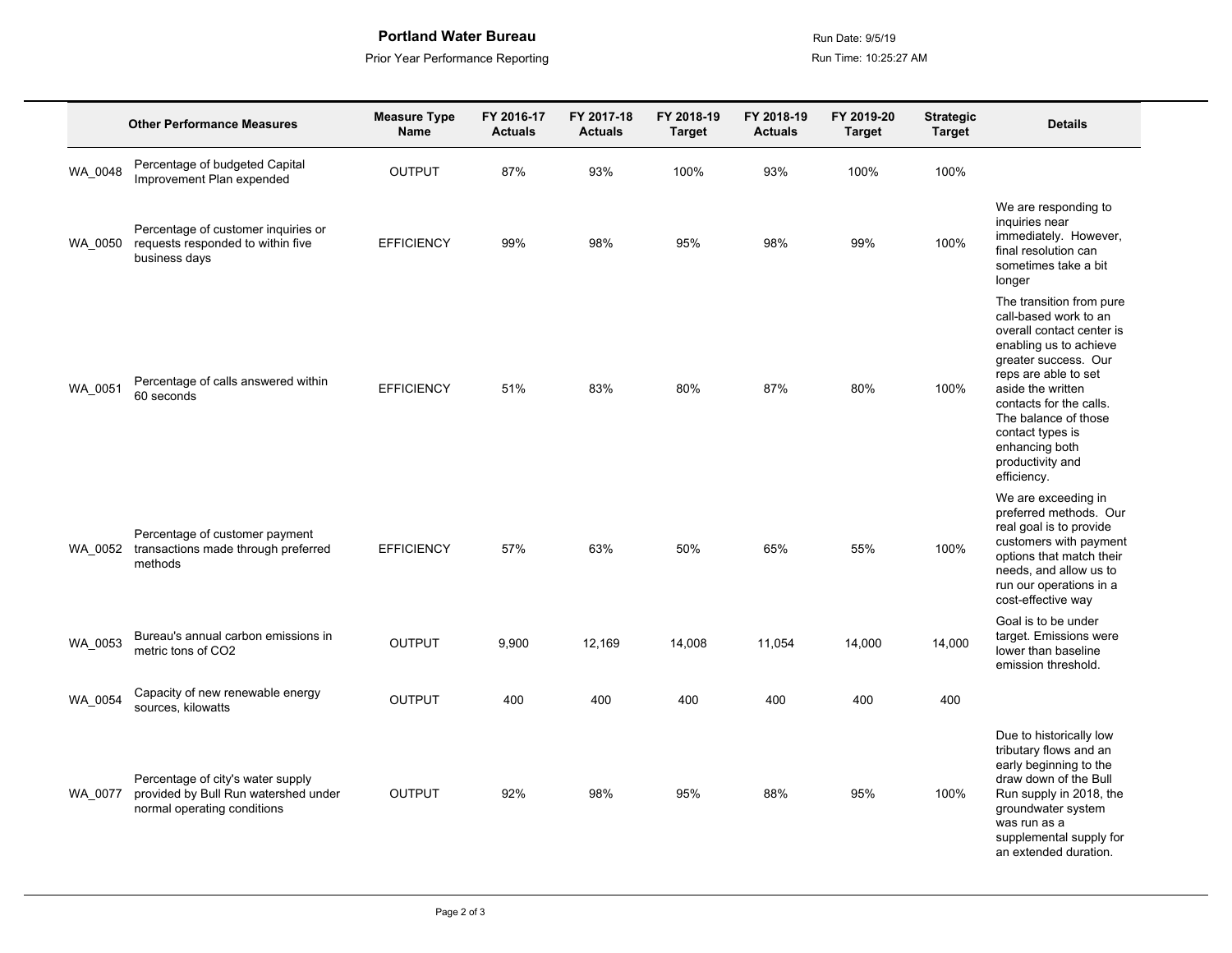## **Water Bureau**

| <b>CIP Program Name</b>           | 2018-19<br><b>Adopted</b><br><b>Budget</b> | 2018-19<br><b>Revised</b><br><b>Budget</b> | 2018-19<br><b>Actuals</b> | PY<br>Variance | <b>PY</b><br><b>Percent</b><br>οf<br><b>Actuals</b><br>to<br><b>Revised</b> | 2019-20<br><b>Adopted</b><br><b>Budget</b> | 2019-20<br><b>FALL</b><br><b>Requested</b><br>Total | 2019-20<br><b>Actuals</b> | Fall Req.<br>to<br><b>Adopted</b><br>Variance | Fall Req.<br>to<br><b>Adopted</b><br>%<br>Variance |
|-----------------------------------|--------------------------------------------|--------------------------------------------|---------------------------|----------------|-----------------------------------------------------------------------------|--------------------------------------------|-----------------------------------------------------|---------------------------|-----------------------------------------------|----------------------------------------------------|
| <b>Customer Service</b>           | 100,000                                    | 100,000                                    | 0                         | $-100,000$     |                                                                             | 100,000                                    | 100,000                                             | 0                         | 0                                             | 0%                                                 |
| Distribution                      | 72,377,000                                 | 38,423,644                                 | 35,438,719                | $-2,984,925$   | 92.23%                                                                      | 77,762,175                                 | 77,762,175                                          | -573,687.31               | 0                                             | 0%                                                 |
| Regulatory<br>Compliance          | 2,080,000                                  | 2,080,000                                  | 1,135,621                 | $-944,379$     | 54.6%                                                                       | 2,000,000                                  | 2,000,000                                           | $-58,237.43$              | 0                                             | 0%                                                 |
| Supply                            | 3,859,000                                  | 4,609,000                                  | 3,576,282                 | $-1,032,718$   | 77.59%                                                                      | 5,074,000                                  | 5,074,000                                           | 16,215.02                 | 0                                             | 0%                                                 |
| Support                           | 3,000,000                                  | 3,000,000                                  | ,980,132                  | $-1,019,868$   | 66%                                                                         | 3,366,515                                  | 3,366,515                                           | $-238,140.11$             | 0                                             | 0%                                                 |
| Transmission/<br>Terminal Storage | 47,554,021                                 | 35,629,021                                 | 32,087,568                | $-3,541,453$   | 90.06%                                                                      | 40,273,000                                 | 40,273,000                                          | 138,923.65                | 0                                             | 0%                                                 |
| Treatment                         | 7,410,000                                  | 7,910,000                                  | 10,194,178                | 2,284,178      | 128.88%                                                                     | 14,461,000                                 | 14,461,000                                          | $-665,070.99$             | 0                                             | $0\%$                                              |
| Sum:                              | 136,380,021                                | 91,751,665                                 | 84,412,500                | $-7,339,165$   | $-8%$                                                                       | 143,036,690                                | 143,036,690                                         | $-1,379,997.17$           | $\bf{0}$                                      | 0%                                                 |

**Prior Year Variance Description**